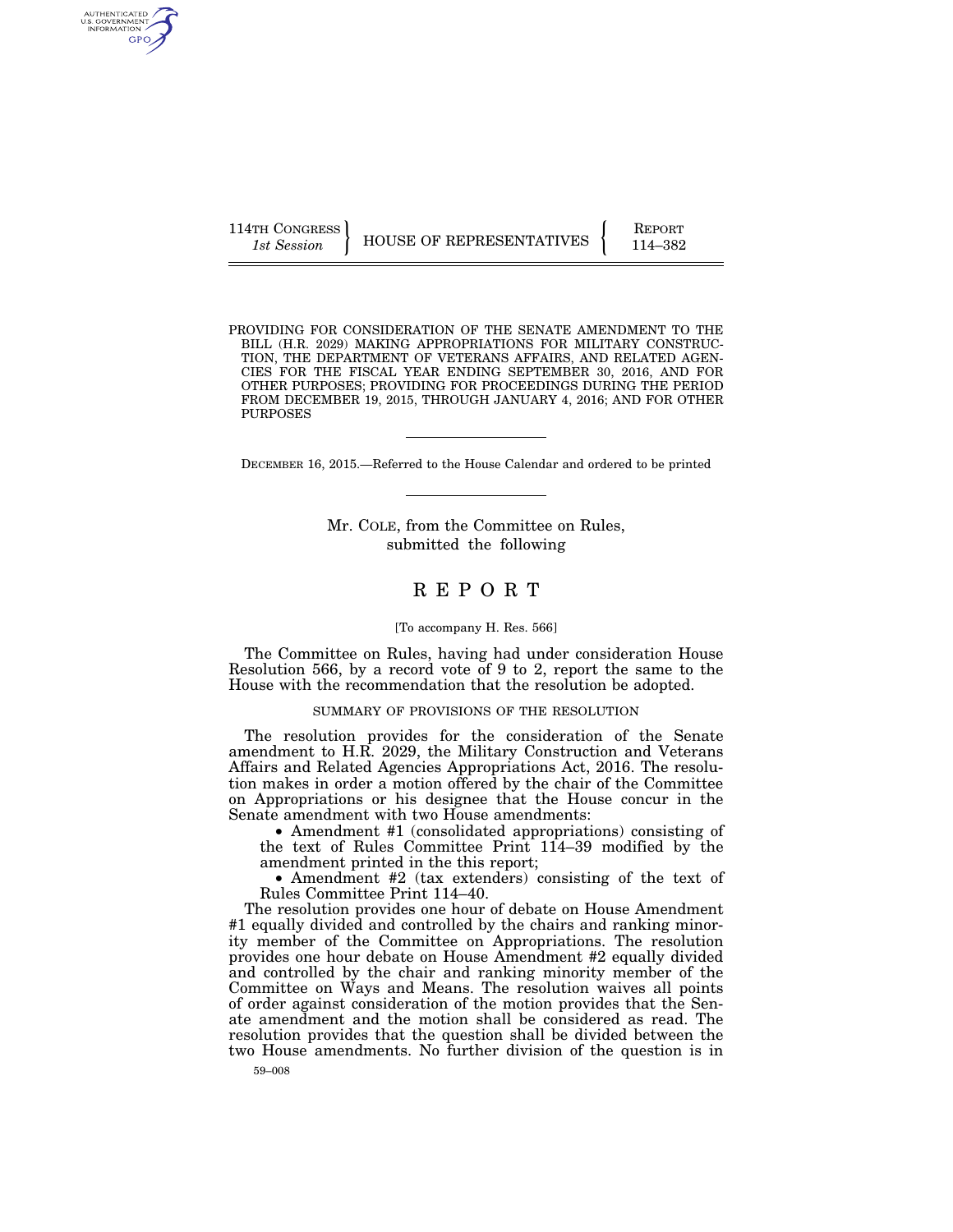order. The resolution provides that either portion of the divided question may be subject to postponement as though under clause 8 of rule XX and shall be considered in the order specified by the chair. The resolution provides that clause 5(b) of rule XXI shall not apply to the motion.

Section 4 of the resolution provides that if only House amendment #2 is adopted, that amendment shall be engrossed as an amendment in the nature of a substitute to the Senate amendment to H.R. 2029.

Section 5 of the resolution provides that the chair of the Committee on Appropriations may insert in the Congressional Record at any time during the remainder of the first session of the 114th Congress such material as he may deem explanatory of the Senate amendment and the motion.

Section 6 of the resolution provides that on any legislative day of the first session of the 114th Congress after December 18, 2015: the Journal of the proceedings of the previous day shall be considered as approved; and the Chair may at any time declare the House adjourned to meet at a date and time to be announced by the Chair in declaring the adjournment.

Section 7 of the resolution provides that on any legislative day of the second session of the 114th Congress before January 5, 2016: the Speaker may dispense with organizational and legislative business; the Journal of the proceedings of the previous day shall be considered as approved if applicable; and the Chair may at any time declare the House adjourned to meet at a date and time to be announced by the Chair in declaring the adjournment.

Section 8 of the resolution provides that the Speaker may appoint Members to perform the duties of the Chair for the duration of the period addressed by sections 6 and 7 of the resolution.

Section 9 of the resolution provides that each day during the period addressed by sections 6 and 7 of the resolution shall not constitute calendar days for the purposes of section 7 of the War Powers Resolution (50 U.S.C. 1546).

Section 10 of the resolution provides that each day during the period addressed by sections 6 and 7 of the resolution shall not constitute a legislative day for the purposes of clause 7 of rule XIII (resolutions of inquiry).

Section 11 of the resolution provides that it shall be in order at any time through the legislative day of December 18, 2015, for the Speaker to entertain motions that the House suspend the rules and that the Speaker or his designee shall consult with the Minority Leader or her designee on the designation of any matter for consideration pursuant to this section.

Section 12 of the resolution waives clause 6(a) of rule XIII (requiring a two-thirds vote to consider a rule on the same day it is reported from the Rules Committee) against any resolution reported from the Rules Committee through the legislative day of December 18, 2015.

### EXPLANATION OF WAIVERS

The waiver of all points of order against consideration of the motion includes waivers of the following: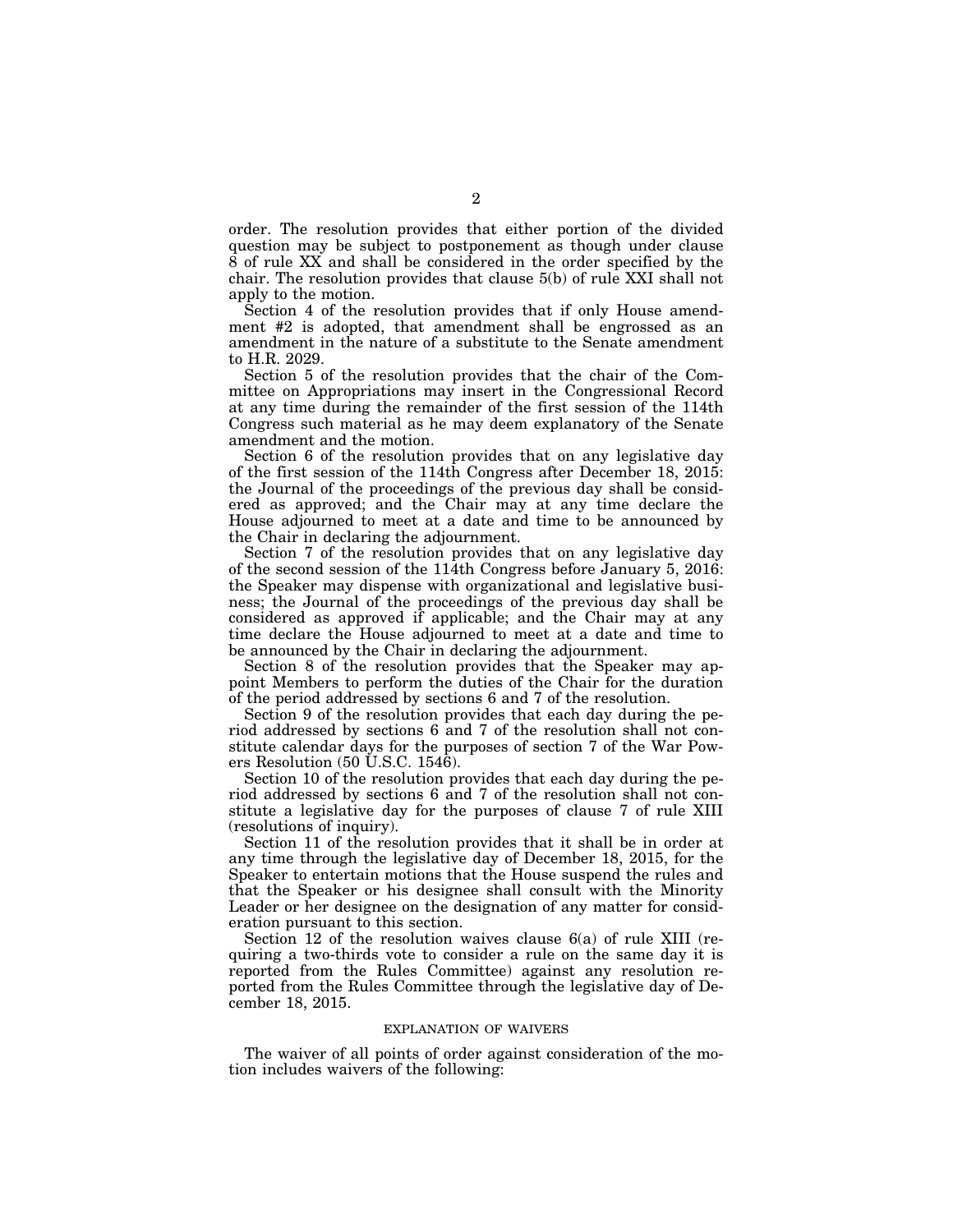Section 302(f) of the Congressional Budget Act, which prohibits consideration of legislation providing new budget authority in excess of a  $302(a)$  or  $302(b)$  allocation of such authority;

Section 306 of the Congressional Budget Act, which prohibits consideration of legislation within the jurisdiction of the Committee on the Budget unless referred to or reported by the Budget Committee;

Section 311 of the Congressional Budget Act of 1974, prohibiting consideration of legislation that would cause the level of total new budget authority for the first fiscal year to be exceeded, or would cause revenues to be less than the level of total revenues for the first fiscal year or for the total of that first fiscal year and the ensuing fiscal years for which allocations are provided;

Clause 7 of rule XVI, which requires that no motion or proposition on a subject different from that under consideration shall be admitted under color of amendment;

Clause 5(a) of rule XXI, which prohibits a bill or joint resolution carrying a tax or tariff measure from being reported by a committee not having jurisdiction to report tax or tariff measures, and prohibits an amendment in the House or proposed by the Senate carrying a tax or tariff measure from being in order during the consideration of a bill or joint resolution reported by a committee not having that jurisdiction;

Clause 10 of rule XXI, which prohibits the consideration of a bill if it has the net effect of increasing mandatory spending over the five-year or ten-year period.

## COMMITTEE VOTES

The results of each record vote on an amendment or motion to report, together with the names of those voting for and against, are printed below:

#### *Rules Committee record vote No. 130*

Motion by Mr. McGovern to make in order and give the necessary waivers for an amendment to the omnibus that would strike Division N—the Cybersecurity Act of 2015. Defeated: 2–9

| <b>Maiority Members</b> | Vote                                                        | <b>Minority Members</b>              | Vote       |
|-------------------------|-------------------------------------------------------------|--------------------------------------|------------|
|                         | Nav<br>Nav<br>Nav<br>Nav<br>Nav<br>Nav<br>Nav<br>Nav<br>Nav | Mr. Hastings of Florida.<br>Mr Polis | Yea<br>Yea |

### *Rules Committee record vote No. 131*

Motion by Ms. Foxx to report the rule. Adopted: 9–2

| <b>Majority Members</b> | Vote                            | <b>Minority Members</b>                | Vote       |
|-------------------------|---------------------------------|----------------------------------------|------------|
|                         | Yea<br>Yea<br>Yea<br>Yea<br>Yea | Mr. Hastings of Florida.<br>Mr. Polis. | Nay<br>Nav |